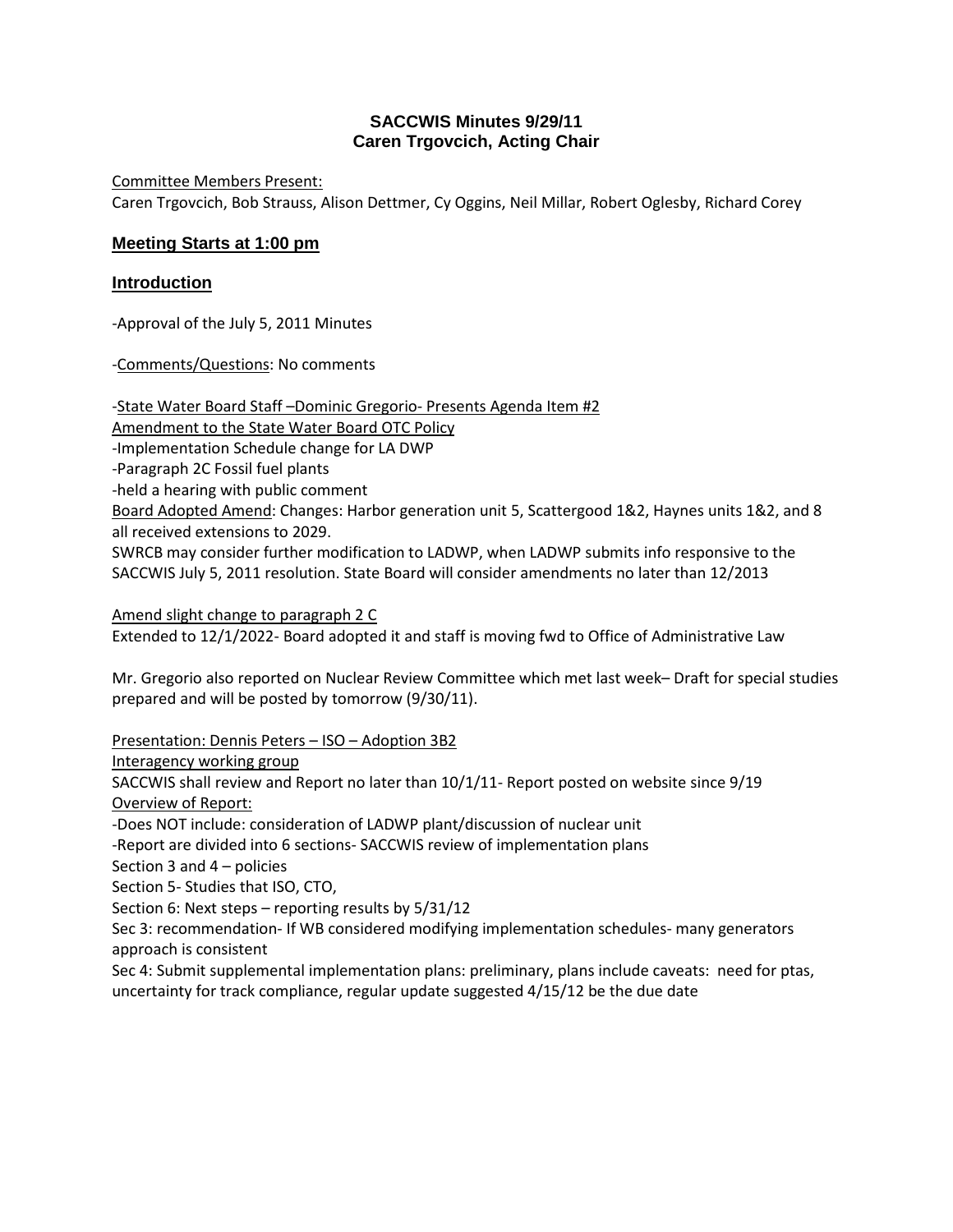#### Open for Questions

Question/Comment from Member: The report is clear, unit to unit is good for flexibility, section 3 – why is IAWG allowing both and why choose the word require?

Public Participant Response: Joe Geever, Water Program Manager for Surfrider. It is a complicated process and some info is not available, they hoped for more progress by today. Think some recommendations are making a long process even longer- for example (unit by unit vs. facility wide), he does not think the policy needs to be amended just for minor changes like these. Biggest concern: Is looking at how track 2 is paying out- feels things are becoming too complicated and thinks that we should all go back to track 2 to see if it can be granted. There were two separate docs submitted: one to CalEpa and one to SWRCB. Thinks it is time to take a step back, because there seems to be a lack of confidence of success in meeting compliance by the due date. He thinks it is going back to square 1, so that we should rethink track 2 before granting the avenue because what will happen if track 2 fails?

#### Answer to response by Member-

Flexibility is there but we look at each compliance plan and we determine if each unit is even worth updating the entire policy. There is flexibility to do it, looking at each individually, but agrees bringing another amendment back to SB is a bit excessive. Standard is 90% reduction with 10% of error. The policy assumes if you take the path, it is a risk of being subjected to being out of compliance in the process of developing NPDES for each permit. They will become enforceable permits. Understands the concerns of risks and permits.

Question from Member: Will there be any ongoing research for track 2? Looking at diff technologies for multiple plants, there are using a schedule which is already in effect and moving forward they will incorporate the schedule.

Public Participant Comment: Jack McCurdy, Co-president: coastal alliance (12 years on policy) Policy rules: idea was to eliminate OTC, extensions are so far, and two plants are shut down and cannot get the energy now, a national estuary. Studies are not being measured/studied appropriately, and there seems be wasted time on their studies. Agencies cannot afford to do their science studies, and the current studies conducted are creating shut downs. Alternative Energy is being handled –decrease demand and skews use the system –major concern.

Member Comment: Thinks there are 2 diff concerns: unit by unit clarification, and is more interested in what is in unit by unit for reliability as opposed to extended permits.

Member Comment: unit by unit is in compliance. Does not see a need to write another amendment just to change unit by unit

Member Comment: how do you perceive this amendment as opposed to shortening and lengthening the time? Some are asking for unit by unit and some are asking for extensions.

Public Participant: possible problems with compliance allowing unit by unit since it allows extra time. Member Response: policy recommends unit by unit: Many plants asking for extensions and for unit by unit even though the policy is written. Unit by unit compliance makes sense, more likely to tear down one unit than work on new unit, recommendations: does not think we should amend the policy just for the change. Will be implementation plans- using those to determine grid and reliability, based on the plans, 13383 –threatens to discharge –we have the ability to take requests even though policy states different. Turned into request for information so policy could be amending if needed.